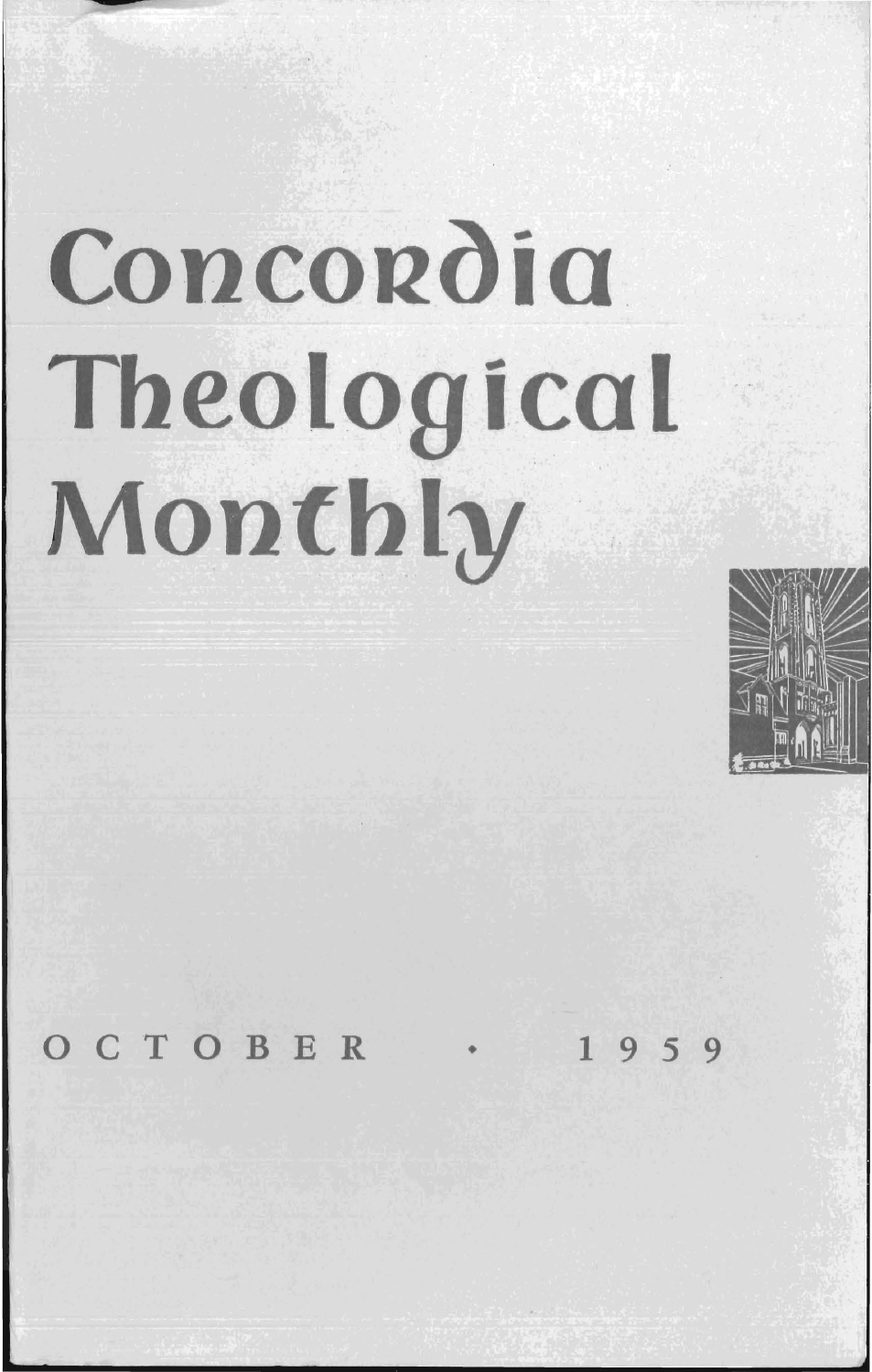## PROTESTANTISM AND THE BIBLE

Under this heading Dr. E. G. Homrighausen in *Interpretation* (July 1959) discusses with remarkable acumen the various attitudes of Protestantism, in the past and at present, toward the Scriptures as the source and rule of faith and life. Greatly influenced by neo-orthodoxy, the writer deprecates both Fundamentalism and the extreme liberalism as it was developed in Modernism. In repudiation of the latter he writes:

T. W. Manson, writing in C. W. Dugmore's symposium, *The Interpretation of the Bible,* presents a devastating chapter on "The Failure of Liberalism to Interpret the Bible as the Word of God." Liberalism accepted uncritically the assumptions of natural law from science and thus ruled out miracles as impossible. The science of history ruled out any thought of special revelation; so the Bible could not contain anything more than general religious truths. The unity of the Bible was no longer tenable in the light of its record of religious development and the various religions it described. The Gospels and the Epistles were severed; the religion "of" Jesus was different from the religion "about" Jesus. The Old Testament was separated from the New. The accepted truths of natural science must force theology to change even its basic truths. God's revelation is interpreted as a part of man's religious quest. All this was done with the best of intentions, according to Manson, and in the firm conviction that this development was in "the wave of the future." The truth of the matter, as we now see it, is that Christianity was being "gently and gradually transformed into humanism." "We have to avoid, like a plague," continues Manson, "the fault of liberalism, which, by using the distinction between passing and permanent, or kernel and husk, succeeded in watering down the plain meaning until all the characteristic flavour of the Biblical teaching had disappeared." And, he has added, "we must also avoid reading into the plain words of Scripture, by forced or artificial methods, meanings that do not belong to the Word, and, in all probability, could never have crossed the mind of the prophet or apostle with whom we may be dealing."

Toward the close of his article the writer puts to his readers a number of searching questions, which deserve consideration, though there is none that is oriented to the church's traditional doctrine that the Bible is the Word of God. JOHN THEODORE MUELLER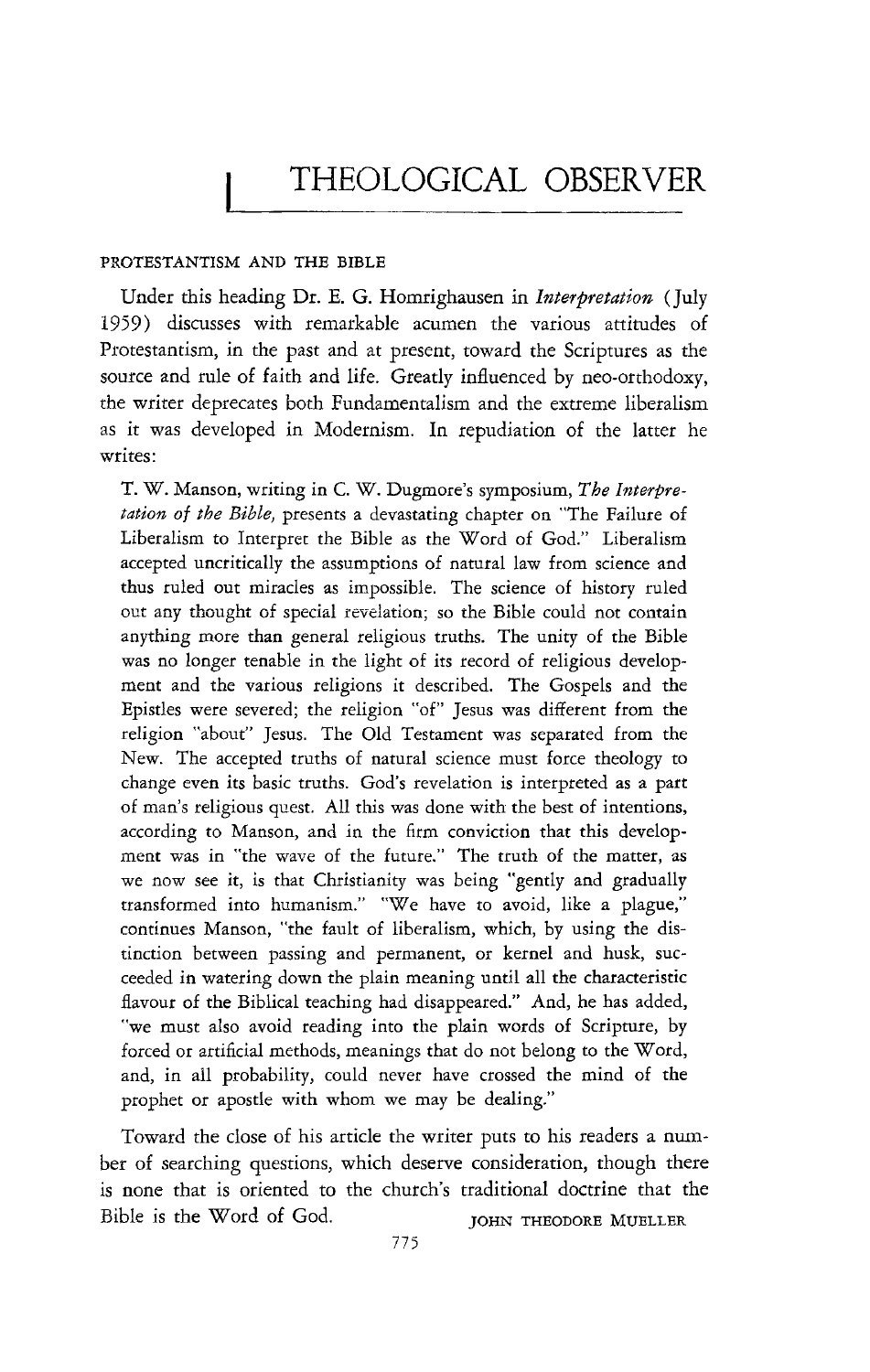## BRIEF ITEMS FROM RELIGIOUS NEWS SERVICE

*Rock Island, Ill.* - A suggestion that the Evangelical Covenant Church of America "return to the Lutheran fold" was made in an editorial in the *Lutheran Companion,* weekly of the Augustana Lutheran Church, published here. It was prompted by a statement of Dr. Theodore W. Anderson, retiring Covenant Church president, at its recent convention in Rockford, IlL He called on the Covenant Church to "seek better contact and possibly an ultimate merger with churches similar to our own in convictions and activities."

Dr. E. E. Ryden, editor of the *Lutheran Companion,* took note of Dr. Anderson's recommendation and commented:

"It has long been our conviction that steps should have been taken many years ago to effect a reconciliation between Augustana and the Covenant Church. The Covenant movement grew out of the Church of Sweden, as did the Augustana lutheran Church, and a large number of Covenant pastors and people have always been avowed Lutherans. In fact, some Covenant congregations call themselves Lutheran churches.

"The schism which resulted from the unfortunate doctrinal controversy of the last century could probably have been avoided had there been a bit more Christian love and understanding exercised on both sides. Perhaps there was a greater measure of agreement than either side was willing to admit.

"In any event, what would be more natural than a return of the Covenant folks to the lutheran fold? Where else do they belong? Most certainly they would be welcomed with great joy and thanksgiving."

*St. Louis, Mo.* - More than 875,000 feet of 35 millimeter film were used to copy some 11 million pages of handwritten manuscript at the Vatican library for deposit in the Pius XII Memorial library at Saint Louis University here.

This was disclosed by the Rev. Lowrie J. Daly, S. J., an instructor at the university who directed the great microfilming project. The Jesuit said that 15 technicians of the Vatican photographic laboratory, using American-made cameras and films, recorded 30,400 codexes.

A codex is a bound book of handwritten material containing as few as one or two works or as many as 20 separate treatises in Latin, German, Greek, and modern languages.

The problem of selection was complicated because there is no single complete index to the Vatican Library, Father Daly added.